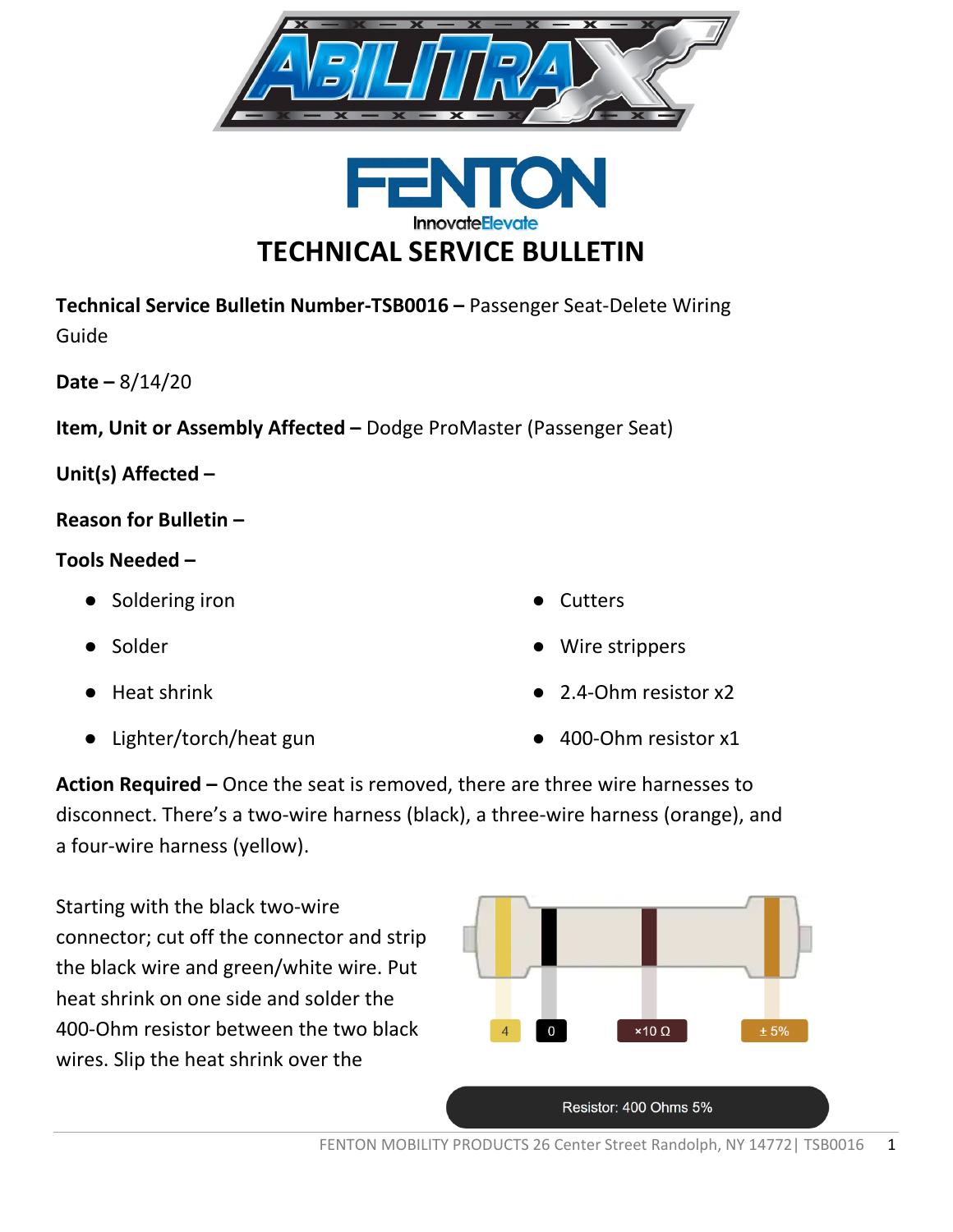

exposed resistor and wires and heat to shrink.

The orange three-wire connector is next; cut off the connector and strip all three wires. Ground the black wire. Put heat shrink on one of the remaining wires and solder the 2.4-Ohm resistor between the orange and orange/black wires. Slip the heat shrink over the exposed resistor and wires and heat to shrink.



Finally, the yellow four-wire connector; **do not** cut this connector. On the other side of the connector—the seat side—the wire colors should be ordered red, black, yellow, black. Cut the last two wires—yellow and black—and put heat shrink on one side. Solder on the other 2.4-Ohm resistor, slip the heat shrink over the exposed resistor and wires and heat to shrink. Follow the red and black wires to the sensor in the seatbelt. Release the tabs and break open the seatbelt receptacle to remove the sensor while keeping it connected and intact.

**Safety Issue? -** No.